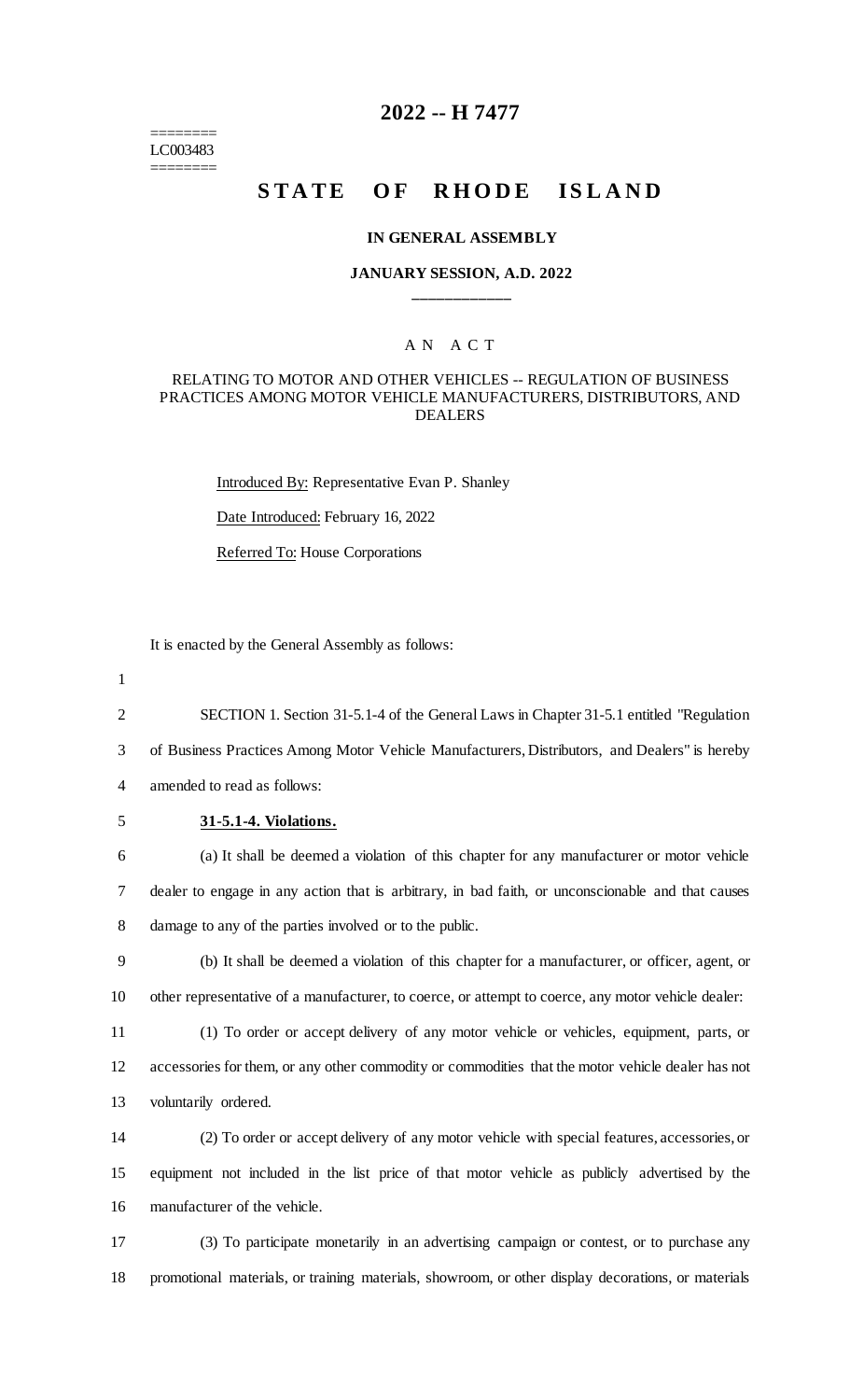at the expense of the new motor vehicle dealership.

 (4) To enter into any agreement with the manufacturer or to do any other act prejudicial to the new motor vehicle dealer by threatening to terminate or cancel a franchise or any contractual agreement existing between the dealer and the manufacturer; except that this subdivision is not intended to preclude the manufacturer or distributor from insisting on compliance with the reasonable terms or provisions of the franchise or other contractual agreement. Notice in good faith to any new motor vehicle dealer of the new motor vehicle dealer's violation of those terms or provisions shall not constitute a violation of the chapter.

 (5) To refrain from participation in the management of, investment in, or acquisition of any other line of new motor vehicle or related products. This subdivision does not apply unless the new motor vehicle dealer maintains a reasonable line of credit for each make or line of new motor vehicles, the new motor vehicle dealer remains in compliance with any reasonable facilities requirements of the manufacturer; and no change is made in the principal management of the new motor vehicle dealer.

 (6) To assent to a release, assignment, novation, waiver, or estoppel in connection with the transfer or voluntary termination of a franchise, or that would relieve any person from the liability to be imposed by this law; or to require any controversy between a new motor vehicle dealer and a manufacturer, distributor, or representative to be referred to any person other than the duly constituted courts of this state or of the United States of America, or to the department of revenue of this state, if that referral would be binding upon the new motor vehicle dealer.

 (7) To order for any person any parts, accessories, equipment, machinery, tools, or any commodities.

 (c) It shall be deemed a violation of this chapter for a manufacturer, or officer, agent, or other representative:

 (1) To refuse to deliver in reasonable quantities and within a reasonable time after receipt of the dealer's order, to any motor vehicle dealer having a franchise or contractual arrangement for the retail sale of new motor vehicles sold or distributed by the manufacturer, any motor vehicles covered by the franchise or contract, specifically publicly advertised by the manufacturer to be available for immediate delivery. However, the failure to deliver any motor vehicle shall not be considered a violation of this chapter if that failure is due to an act of God, work stoppage, or delay due to a strike or labor difficulty, shortage of materials, a freight embargo, or other cause over which the manufacturer, distributor, or wholesaler, its agent, shall have no control.

 (2) To refuse to deliver, or otherwise deny, to any motor vehicle dealer having a franchise or contractual arrangement for the retail sale of new motor vehicles sold or distributed by the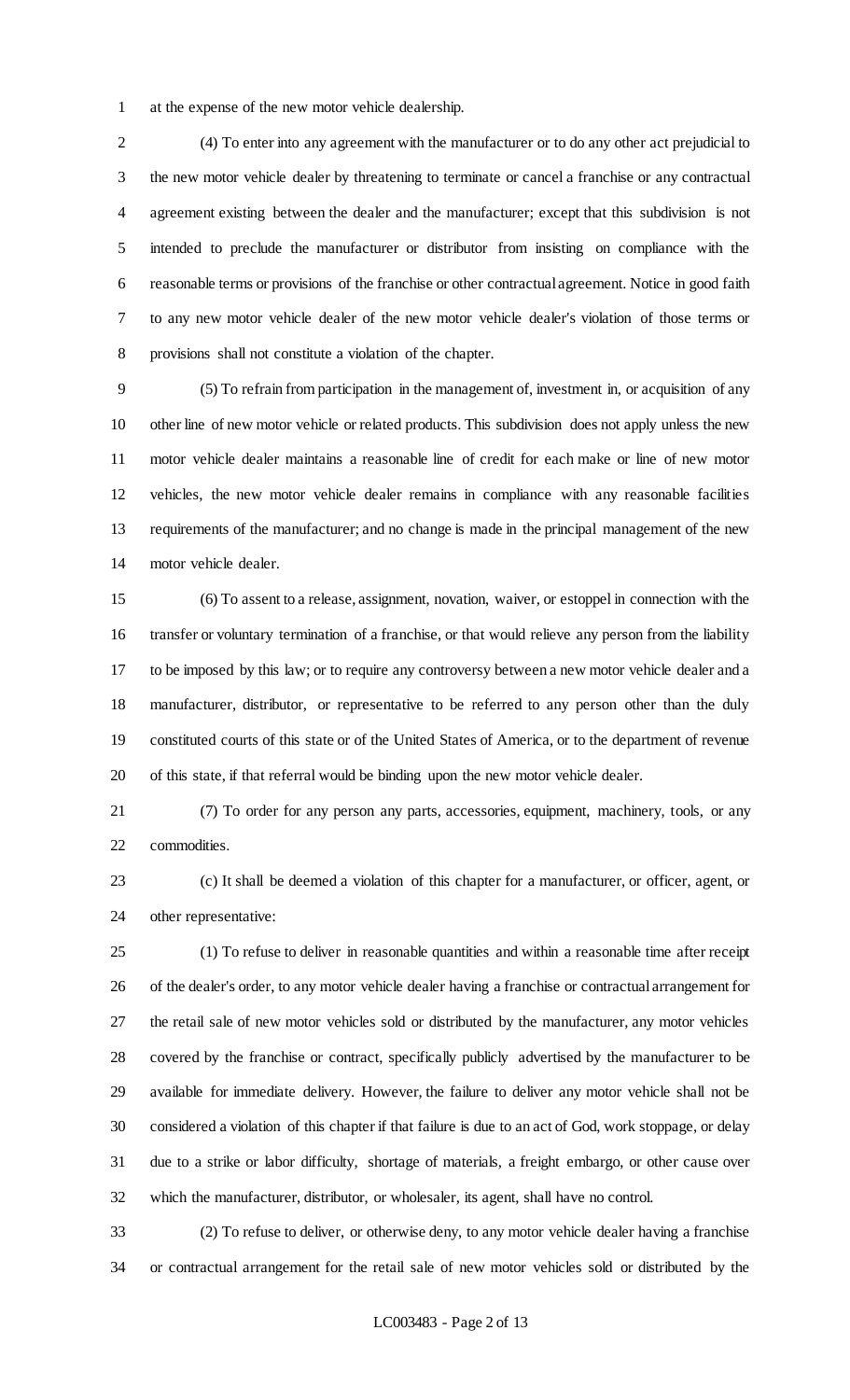manufacturer any particular new motor vehicle model made or distributed by the manufacturer under the name of the division of the manufacturer of which the dealer is an authorized franchise.

 (3) It shall be deemed a prima facie violation of this chapter for any automotive vehicle division manufacturer to require any separate franchise or contractual arrangement with any new motor vehicle dealer already a party to a franchise or contractual arrangement with that automotive vehicle division for the retail sale of any particular new motor vehicle model made or distributed by that division.

 (4) To coerce, or attempt to coerce, any motor vehicle dealer to enter into any agreement with the manufacturer, or their officers, agents, or other representatives, or to do any other act prejudicial to the dealer, by threatening to cancel any franchise or any contractual agreement existing between the manufacturer and the dealer. Notice in good faith to any motor vehicle dealer of the dealer's violation of any terms or provisions of the franchise or contractual agreement shall not constitute a violation of this chapter.

 (5) To resort to or use any false or misleading advertisement in connection with his or her business as a manufacturer, an officer, agent, or other representative.

 (6) To sell or lease any new motor vehicle to, or through, any new motor vehicle dealer at a lower actual price therefore than the actual price offered to any other new motor vehicle dealer for the same model vehicle similarly equipped or to utilize any device, including, but not limited to, sales promotion plans or programs, that result in a lesser actual price. The provisions of this paragraph shall not apply to sales to a new motor vehicle dealer for resale to any unit of the United States government or to the state or any of its political subdivisions. A manufacturer may not reduce the price of a motor vehicle charged to a dealer or provide different financing terms to a dealer in exchange for the dealer's agreement to:

(i) Maintain an exclusive sales or service facility;

(ii) Build or alter a sales or service facility; or

(iii) Participate in a floor plan or other financing.

 (7) To sell or lease any new motor vehicle to any person, except a manufacturer's employee, at a lower actual price than the actual price offered and charged to a new motor vehicle dealer for the same model vehicle similarly equipped or to utilize any device which results in a lesser actual price. The provisions of this paragraph shall not apply to sales to a new motor vehicle dealer for resale to any unit of the United States government, or to the state or any of its political subdivisions. (8) To offer in connection with the sale of any new motor vehicle or vehicles, directly or indirectly, to a fleet purchaser, within or without this state, terms, discounts, refunds, or other

similar types of inducements to that purchaser without making the same offer or offers available to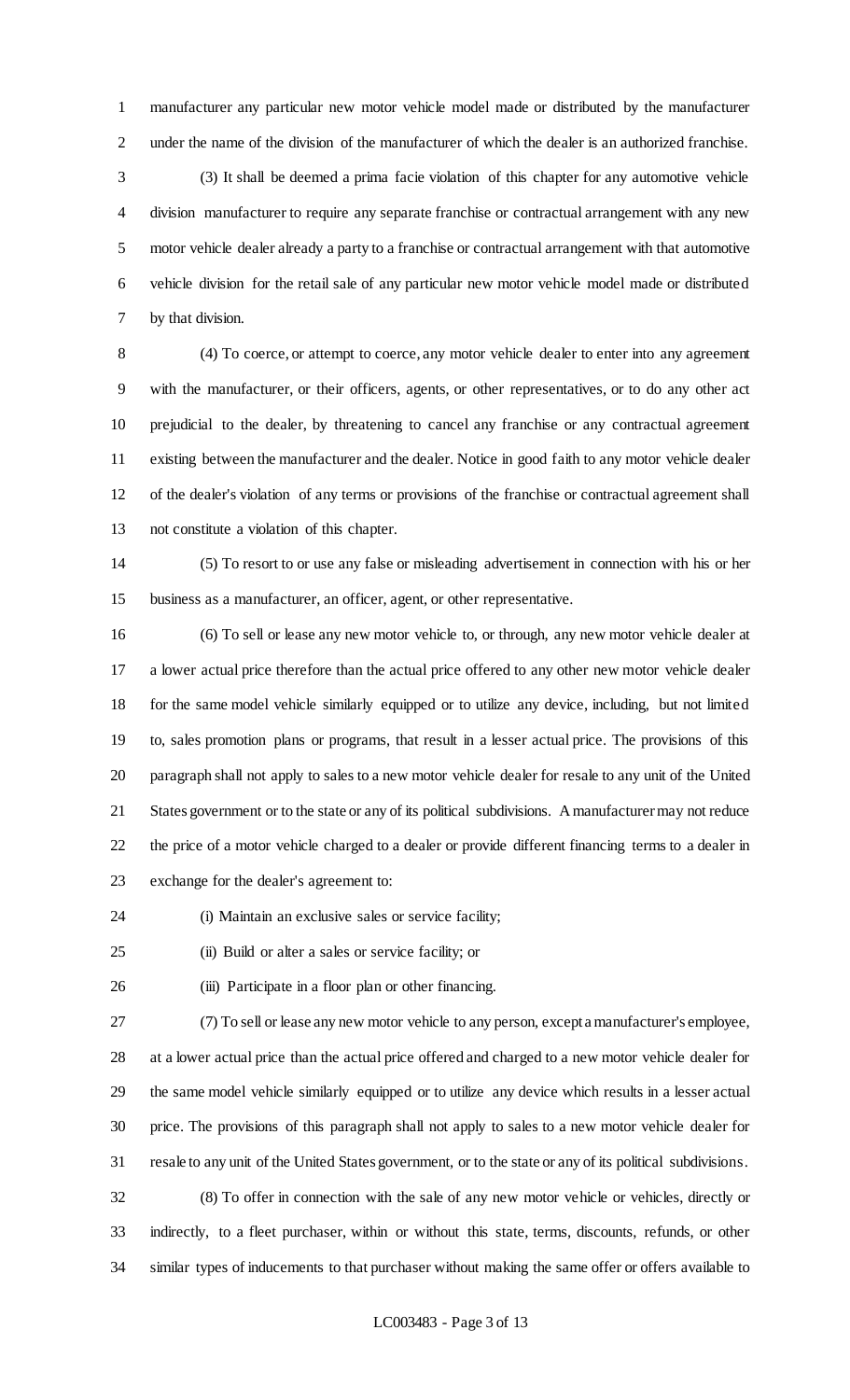all of its new motor vehicles dealers in this state. No manufacturer may impose or enforce any restrictions against new motor vehicle dealers in this state or their leasing, rental, or fleet divisions or subsidiaries that are not imposed or enforced against any other direct or indirect purchaser from the manufacturer. The provisions of this paragraph shall not apply to sales to a new motor vehicle dealer for resale to any unit of the United States government, or to the state or any of its political subdivisions.

 (9) To use or consider the performance of a motor vehicle dealer relating to the sale of the manufacturer's vehicles or the motor vehicle dealer's ability to satisfy any minimum sales or market share quota or responsibility relating to the sale of the manufacturer's new vehicles in determining:

 (i) The motor vehicle dealer's eligibility to purchase program, certified, or other used motor vehicles from the manufacturer;

 (ii) The volume, type, or model of program, certified, or other used motor vehicles that a motor vehicle dealer is eligible to purchase from the manufacturer;

 (iii) The price of any program, certified, or other used motor vehicle that the dealer is eligible to purchase from the manufacturer; or

 (iv) The availability or amount of any discount, credit, rebate, or sales incentive that the dealer is eligible to receive from the manufacturer for the purchase of any program, certified, or other used motor vehicle offered for sale by the manufacturer.

 (10) To offer to sell or to sell parts or accessories to any new motor vehicle dealer for use in the dealer's own business for the purpose of repairing or replacing the same parts or accessories or a comparable part or accessory, at a lower actual price than the actual price charged to any other new motor vehicle dealer for similar parts or accessories to use in the dealer's own business. In those cases where new motor vehicle dealers operate or serve as wholesalers of parts and accessories to retail outlets, these provisions shall be construed to prevent a manufacturer, or its agents, from selling to a new motor vehicle dealer who operates and services as a wholesaler of parts and accessories, any parts and accessories that may be ordered by that new motor vehicle dealer for resale to retail outlets at a lower actual price than the actual price charged a new motor vehicle dealer who does not operate or serve as a wholesaler of parts and accessories.

 (11) To prevent, or attempt to prevent, by contract or otherwise, any new motor vehicle dealer from changing the capital structure of his or her dealership or the means by which, or through which the dealer finances the operation of his or her dealership. However, the new motor vehicle dealer shall at all times meet any reasonable capital standards agreed to between the dealership and the manufacturer, provided that any change in the capital structure by the new motor vehicle dealer does not result in a change in the executive management control of the dealership.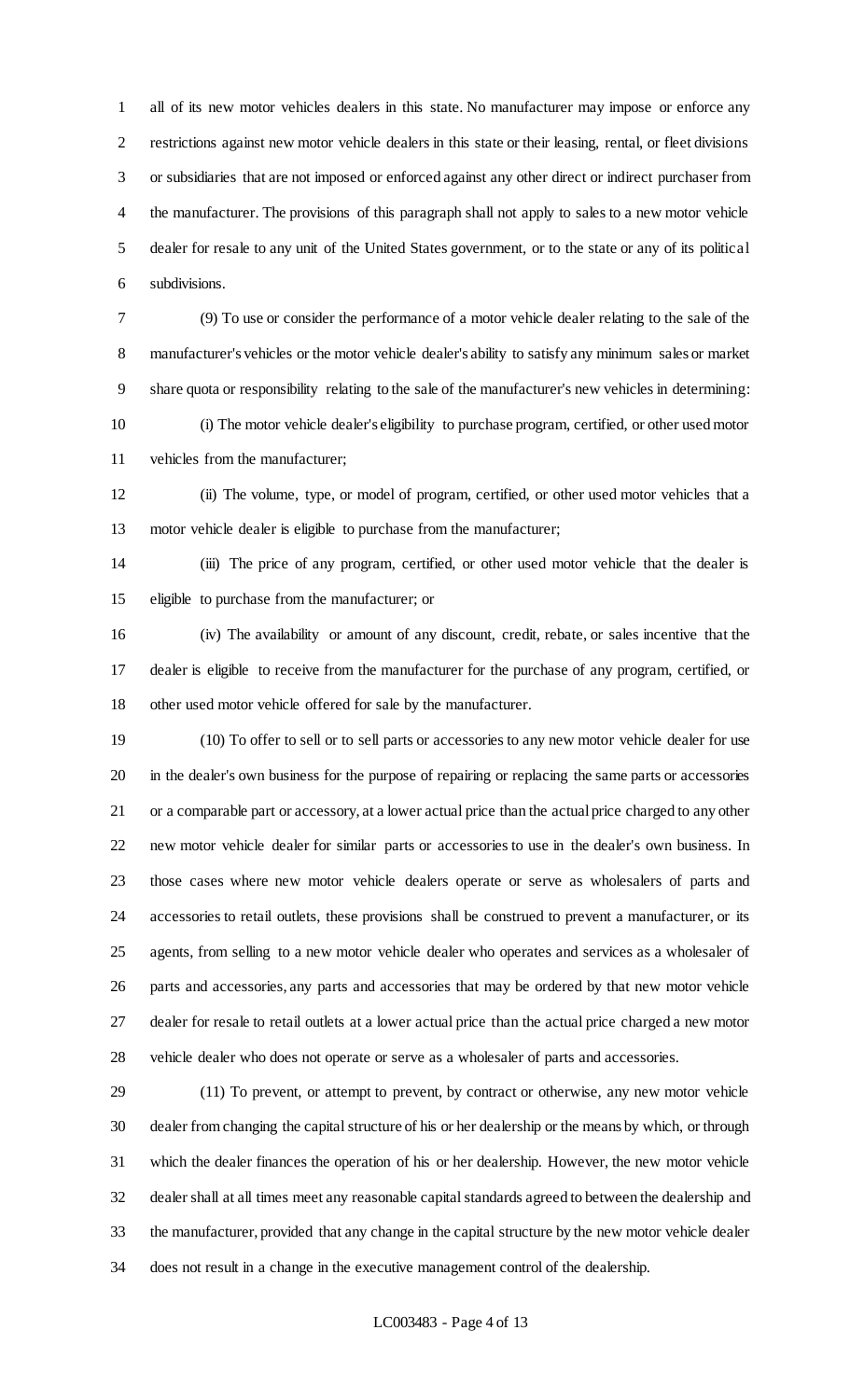(12) To prevent, or attempt to prevent, by contract or otherwise, any new motor vehicle dealer, or any officer, partner, or stockholder of any new motor vehicle dealer, from selling or transferring any part of the interest of any of them to any other person or persons or party or parties. Provided, however, that no dealer, officer, partner, or stockholder shall have the right to sell, transfer, or assign the franchise or power of management or control without the consent of the manufacturer, except that the consent shall not be unreasonably withheld.

 (13) To obtain money, goods, services, anything of value, or any other benefit from any other person with whom the new motor vehicle dealer does business, on account of, or in relation to, the transactions between the dealer and that other person, unless that benefit is promptly accounted for and transmitted to the new motor vehicle dealer.

 (14) To compete with a new motor vehicle dealer operating under an agreement or franchise from the manufacturer in the state of Rhode Island, through the ownership, operation, or control of any new motor vehicle dealers in this state, or by participation in the ownership, operation, or control of any new motor vehicle dealer in this state. A manufacturer shall not be deemed to be competing when operating, controlling, or owning a dealership, either temporarily for a reasonable period, but in any case not to exceed one year, which one-year (1) period may be extended for a one-time, additional period of up to six (6) months upon application to, and approval by, the motor vehicle dealers license and hearing board, which approval shall be subject to the manufacturer demonstrating the need for this extension, and with other new motor vehicle dealers of the same line or make being given notice and an opportunity to be heard in connection with said application, or in a bona fide relationship in which an independent person had made a significant investment subject to loss in the dealership and can reasonably expect to acquire full ownership of the dealership on reasonable terms and conditions within a reasonable period of time.

 (15) To refuse to disclose to any new motor vehicle dealer, handling the same line or make, the manner and mode of distribution of that line or make within the relevant market area.

 (16) To increase prices of new motor vehicles that the new motor vehicle dealer had ordered for private retail consumers prior to the new motor vehicle dealer's receipt of the written, official price increase notification. A sales contract signed by a private retail consumer shall constitute evidence of an order, provided that the vehicle is in fact delivered to that customer. In the event of manufacturer price reductions or cash rebates paid to the new motor vehicle dealer, the amount of any reduction or rebate received by a new motor vehicle dealer shall be passed on to the private retail consumer by the new motor vehicle dealer. Price reductions shall apply to all vehicles in the dealer's inventory that were subject to the price reduction. Price differences applicable to new model or series motor vehicles at the time of the introduction of new models or series shall not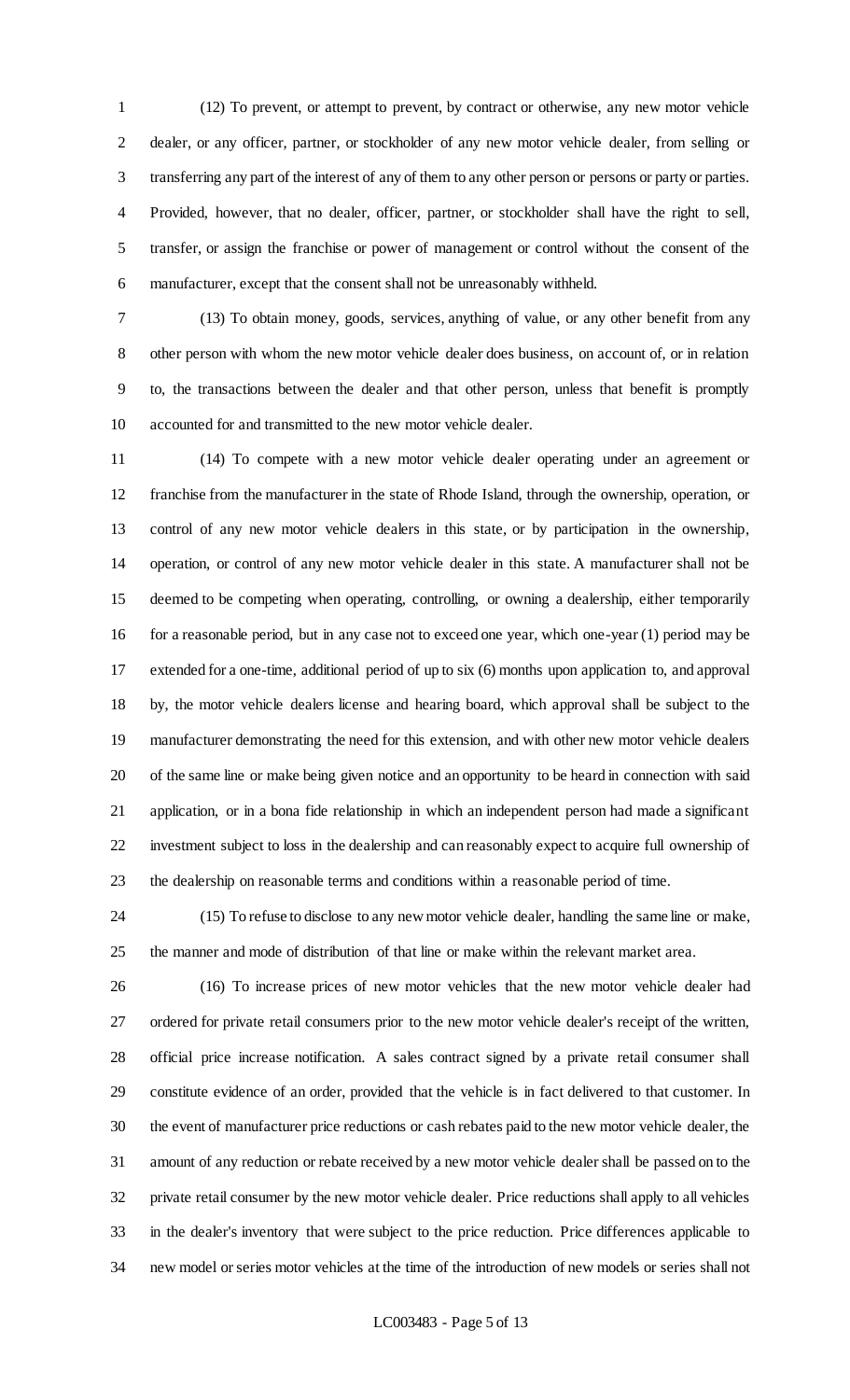be considered a price increase or price decrease. Price changes caused by either: (i) The addition to 2 a motor vehicle of required or optional equipment; (ii) Revaluation of the United States dollar, in the case of foreign-make vehicles or components; or (iii) An increase in transportation charges due to increased rates imposed by common carriers, shall not be subject to the provisions of this subdivision.

 (17) To release to any outside party, except under subpoena or as otherwise required by law, or in an administrative, judicial, or arbitration proceeding involving the manufacturer or new motor vehicle dealer, any business, financial, or personal information that may be, from time to time, provided by the new motor vehicle dealer to the manufacturer, without the express written consent of the new motor vehicle dealer.

 (18) To unfairly discriminate among its new motor vehicle dealers with respect to warranty reimbursement, or any program that provides assistance to its dealers, including internet listings; sales leads; warranty policy adjustments; marketing programs; and dealer recognition programs.

 (19) To unreasonably withhold consent to the sale, transfer, or exchange of the franchise to a qualified buyer capable of being licensed as a new motor vehicle dealer in this state.

 (20) To fail to respond, in writing, to a request for consent as specified in subdivision (19) of this subsection within sixty (60) days of the receipt of a written request on the forms, if any, generally utilized by the manufacturer or distributor for those purposes and containing the information required therein. The failure to respond shall be deemed to be a consent to the request. A manufacturer may not impose a condition on the approval of a sale, transfer, or exchange of the franchise if the condition would violate the provisions of this chapter if imposed on an existing dealer.

 (21) To unfairly prevent a new motor vehicle dealer from receiving fair and reasonable compensation for the value of the new motor vehicle dealership.

 (22) To require that a new motor vehicle dealer execute a written franchise agreement that does not contain substantially the same provisions as the franchise agreement being offered to other new motor vehicle dealers handling the same line or make. In no instance shall the term of any franchise agreement be of a duration of less than three (3) years.

 (23) To require that a new motor vehicle dealer provide exclusive facilities, personnel, or display space taking into consideration changing market conditions, or that a dealer execute a site control agreement giving a manufacturer control over the dealer's facilities.

 (24) To require that a dealer expand facilities without a guarantee of a sufficient supply of new motor vehicles to justify that expansion or to require that a dealer expand facilities to a greater degree than is necessary to sell and service the number of vehicles that the dealer sold and serviced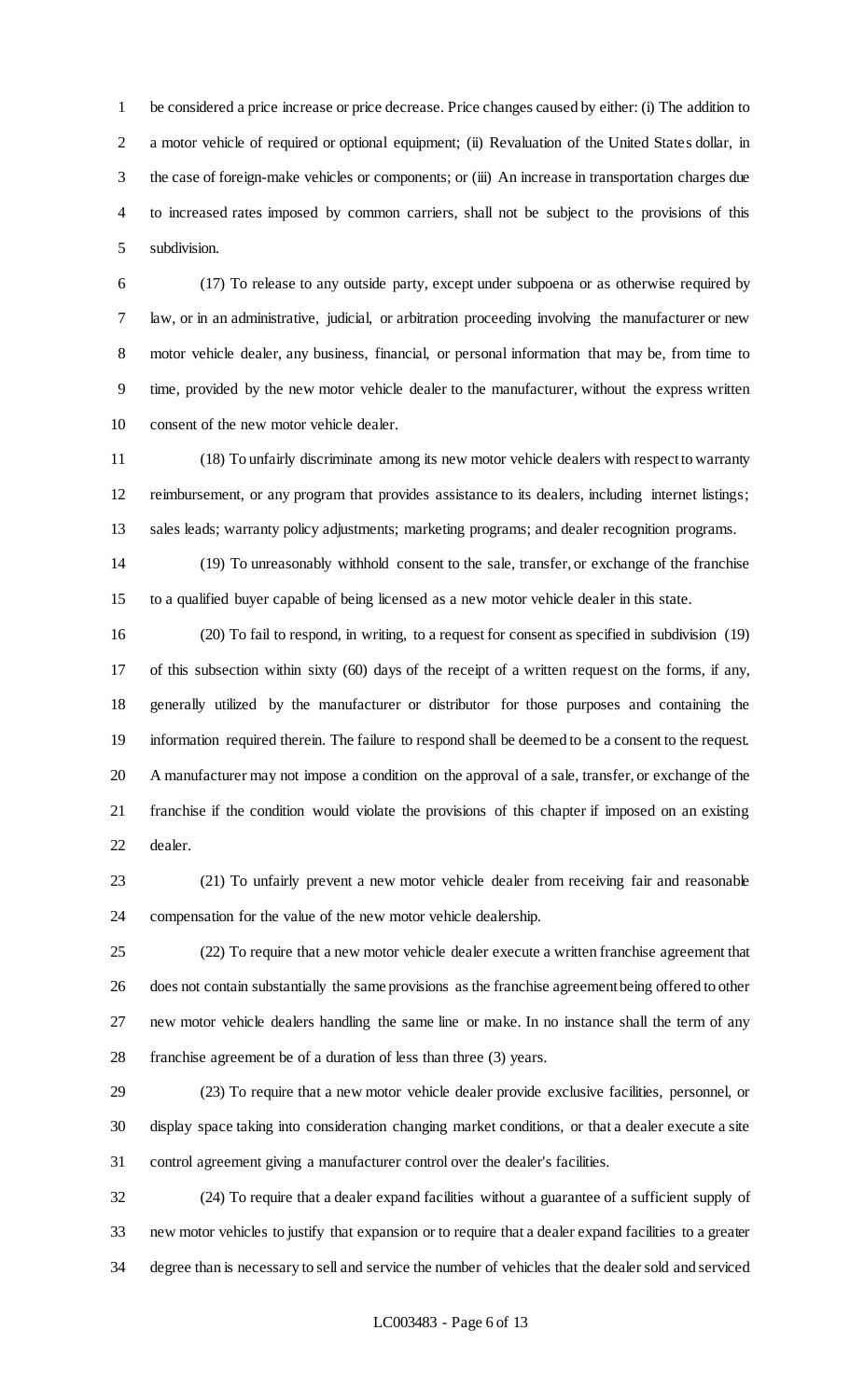in the most recent calendar year.

 (25) To prevent a dealer from adjusting his or her facilities to permit a relocation of office space, showroom space, and service facilities so long as the relocation is within five hundred (500) yards of the present location.

(26) To engage in any predatory practice against a new motor vehicle dealer.

 (27) To prevent, prohibit, or coerce any new motor vehicle dealer from charging any consumer any fee allowed to be charged by the dealer under Rhode Island law or regulation except as related to eligible participants under a military discount program in which the dealer voluntarily participates and receives financial compensation from the manufacturer or distributor, to the extent that such a program is not offered to the general public.

 (d) It shall be a violation of this chapter for a manufacturer to terminate, cancel, or fail to renew the franchise of a new motor vehicle dealer except as provided in this subsection:

 (1) Notwithstanding the terms, provisions, or conditions of any franchise, whether entered into before or after the enactment of this chapter or any of its provisions, or notwithstanding the terms or provisions of any waiver, whether entered into before or after the enactment of this chapter or any of its provisions, no manufacturer shall cancel, terminate, or fail to renew any franchise with a licensed new motor vehicle dealer unless the manufacturer has:

(i) Satisfied the notice requirement of this subsection;

(ii) Has good cause for the cancellation, termination, or nonrenewal;

(iii) Has not committed any violations set forth in subsection (b) of this section; and

 (iv) Has acted in good faith as defined in this chapter and has complied with all provisions of this chapter.

 (2) Notwithstanding the terms, provisions, or conditions of any franchise or the terms or provisions of any waiver, good cause shall exist for the purposes of a termination, cancellation, or nonrenewal when:

 (i) There is a failure by the new motor vehicle dealer to comply with a provision of the franchise, which provision is both reasonable and of material significance to the franchise relationship, provided that the dealer has been notified, in writing, of the failure within one hundred eighty (180) days after the manufacturer first acquired knowledge of that failure;

 (ii) If the failure by the new motor vehicle dealer, as provided in paragraph (i) of this subdivision, relates to the performance of the new motor vehicle dealer in sales or service, then good cause shall be defined as the failure of the new motor vehicle dealer to comply with reasonable performance criteria established by the manufacturer if the new motor vehicle dealer was apprised by the manufacturer, in writing, of that failure; and: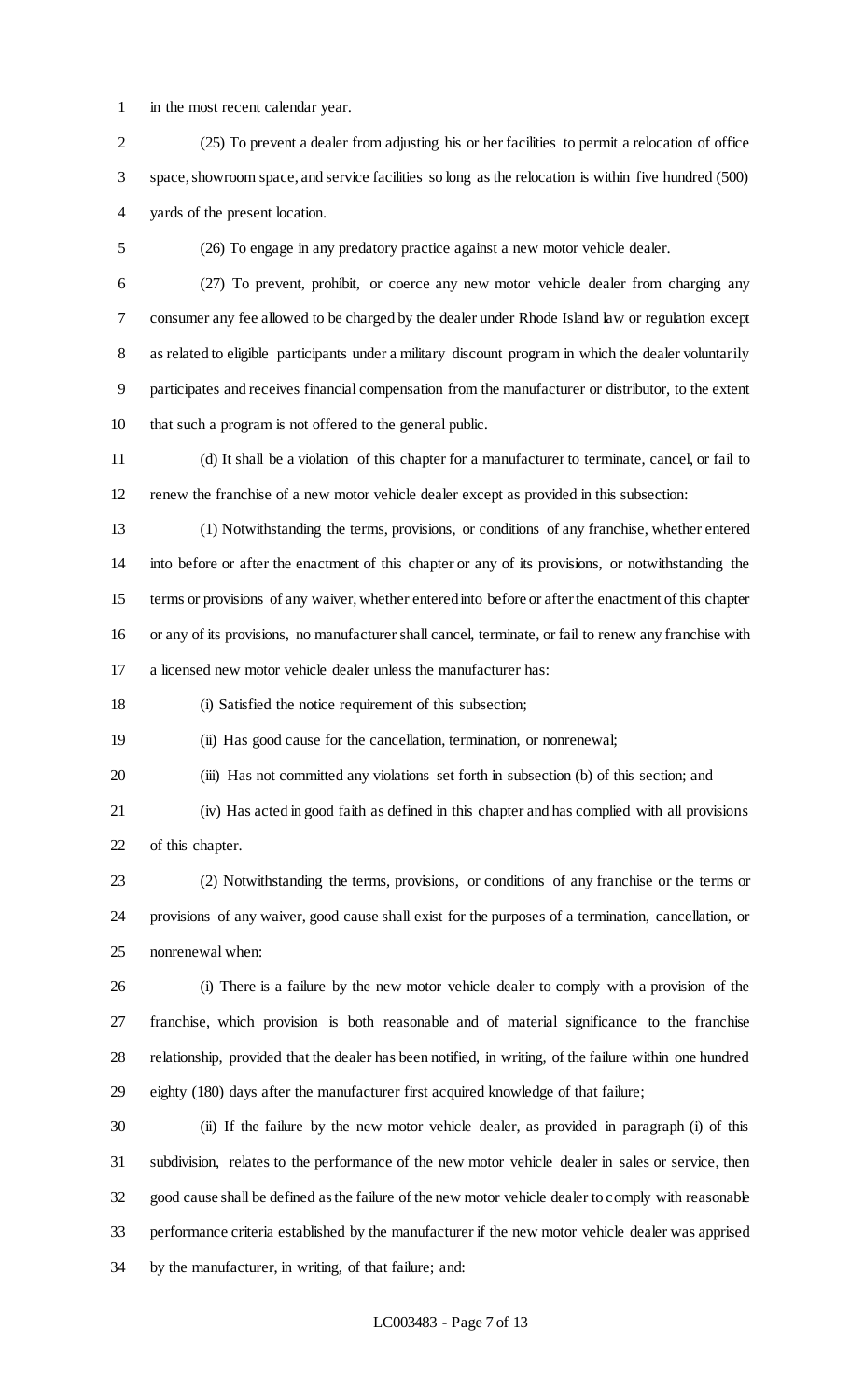(A) The notification stated that notice was provided of failure of performance pursuant to paragraph (i) of this subdivision;

 (B) The new motor vehicle dealer was afforded a reasonable opportunity, for a period of not less than six (6) months, to comply with those criteria; and

 (C) The new motor vehicle dealer did not demonstrate substantial progress towards compliance with the manufacturer's performance criteria during that period.

 (3) The manufacturer shall have the burden of proof for showing that the notice requirements have been complied with; that there was good cause for the franchise termination; cancellation or nonrenewal; and that the manufacturer has acted in good faith.

 (i) Notwithstanding the terms, provisions, or conditions of any franchise, prior to the termination, cancellation, or nonrenewal of any franchise, the manufacturer shall furnish notification of the termination, cancellation, or nonrenewal to the new motor vehicle dealer as follows:

(A) In the manner described in paragraph (ii) of this subdivision; and

 (B) Not fewer than ninety (90) days prior to the effective date of the termination, cancellation, or nonrenewal; or

 (C) Not fewer than fifteen (15) days prior to the effective date of the termination, cancellation, or nonrenewal for any of the following reasons:

 (I) Insolvency of the new motor vehicle dealer, or the filing of any petition by, or against, the new motor vehicle dealer under any bankruptcy or receivership law;

 (II) Failure of the new motor vehicle dealer to conduct his customary sales and service operations during his or her customary business hours for seven (7) consecutive business days;

 (III) Final conviction of the new motor vehicle dealer, or any owner or operator of the dealership, of a crime which is associated with or related to, the operation of the dealership;

 (IV) Revocation of any license that the new motor vehicle dealer is required to have to operate a dealership; or

 (D) Not fewer than one hundred eighty (180) days prior to the effective date of the termination or cancellation where the manufacturer or distributor is discontinuing the sale of the product line.

 (ii) Notification under this subsection shall be in writing, shall be by certified mail or personally delivered to the new motor vehicle dealer, and shall contain:

(A) A statement of intention to terminate, cancel, or not to renew the franchise;

(B) A statement of the reasons for the termination, cancellation, or nonrenewal; and

(C) The date on which the termination, cancellation, or nonrenewal shall take effect.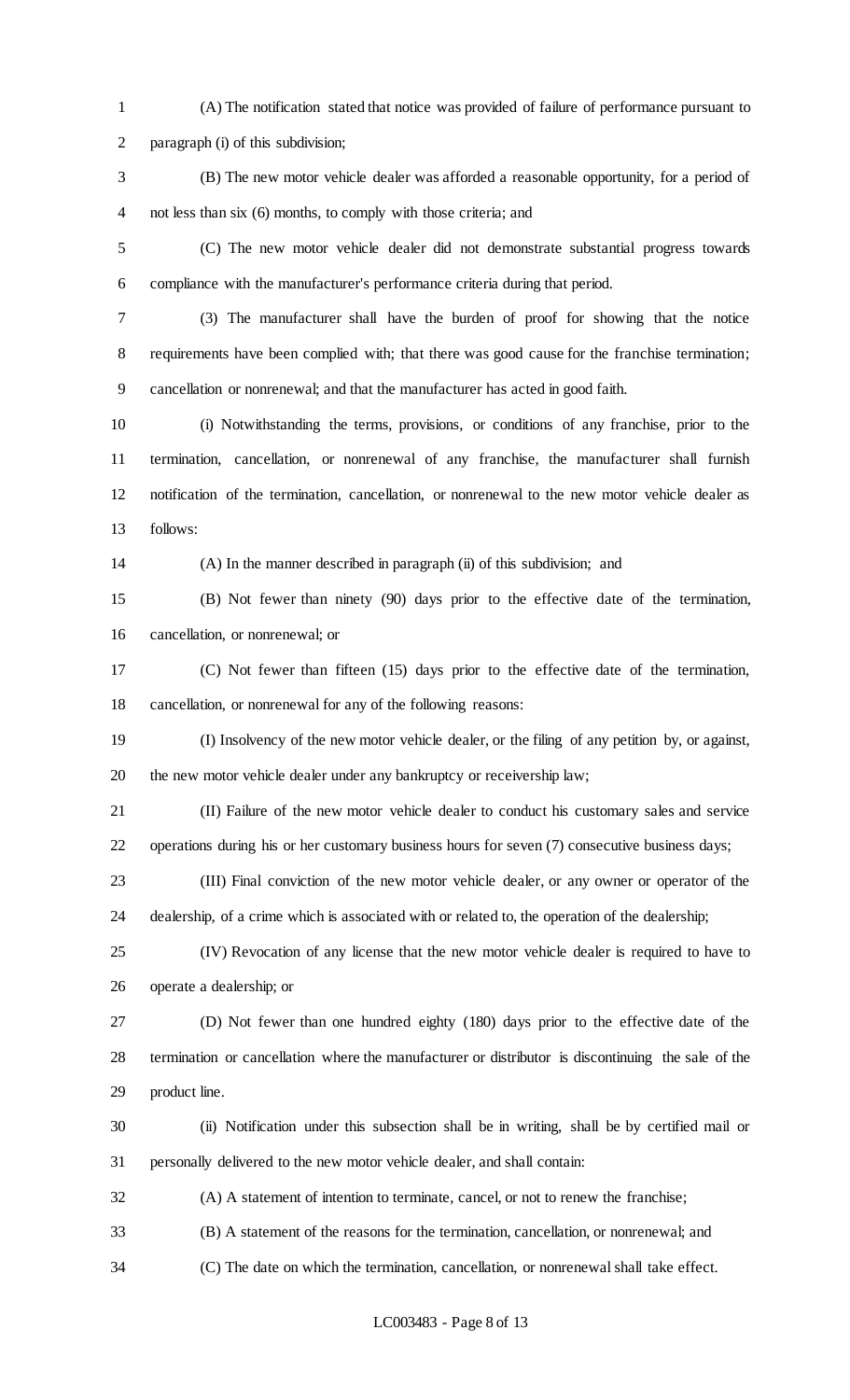(iii) Upon the involuntary or voluntary termination, nonrenewal, or cancellation of any franchise, by either the manufacturer or the new motor vehicle dealer, notwithstanding the terms of any franchise whether entered into before or after the enactment of this chapter or any of its provisions, the new motor vehicle dealer shall be allowed fair and reasonable compensation by the manufacturer for the following:

 (A) The new motor vehicle dealer's cost, less allowances paid by the manufacturer, of each new, undamaged, unsold, and unaltered, except for dealer-installed, manufacturer-authorized accessories, motor vehicle, regardless of model year purchased from the manufacturer or another dealer of the same line or make in the ordinary course of business within twenty-four (24) months of termination, having five hundred (500) or fewer miles recorded on the odometer that is in the new motor vehicle dealer's inventory at the time of termination, nonrenewal, or cancellation.

 (B) The new motor vehicle dealer's cost of each new, unused, undamaged, and unsold part or accessory that is in the current parts catalogue, or is identical to a part or accessory in the current parts catalogue except for the number assigned to the part or accessory due to a change in the number after the purchase of the part or accessory, and that is still in the original, resalable merchandising package and in an unbroken lot, except that, in the case of sheet metal, a comparable substitute for the original package may be used.

 (C) The fair market value of each undamaged sign, normal wear and tear excepted, owned by the dealer that bears a trademark or trade name used or claimed by the manufacturer that was purchased as a requirement of the manufacturer.

 (D) The fair market value of all special tools, and automotive services equipment owned by the dealer that: (I) Were recommended in writing and designated as special tools and equipment; (II) Were purchased as a requirement of the manufacturer; and (III) Are in usable and good condition except for reasonable wear and tear.

 (E) The cost of transporting, handling, packing, storing, and loading any property that is subject to repurchase under this section.

 (F) The payments above are due within sixty (60) days from the date the dealer submits an accounting to the manufacturer of the vehicle inventory subject to repurchase, and for other items within sixty (60) days from the date the dealer submits an accounting of the other items subject to repurchase, provided, the new motor vehicle dealer has clear title (or will have clear title upon using the repurchase funds to obtain clear title) to the inventory and other items and is in a position to convey that title to the manufacturer. If the inventory or other items are subject to a security interest, the manufacturer, wholesaler, or franchisor may make payment jointly to the dealer and the holder of the security interest. In no event shall the payments be made later than ninety (90) days of the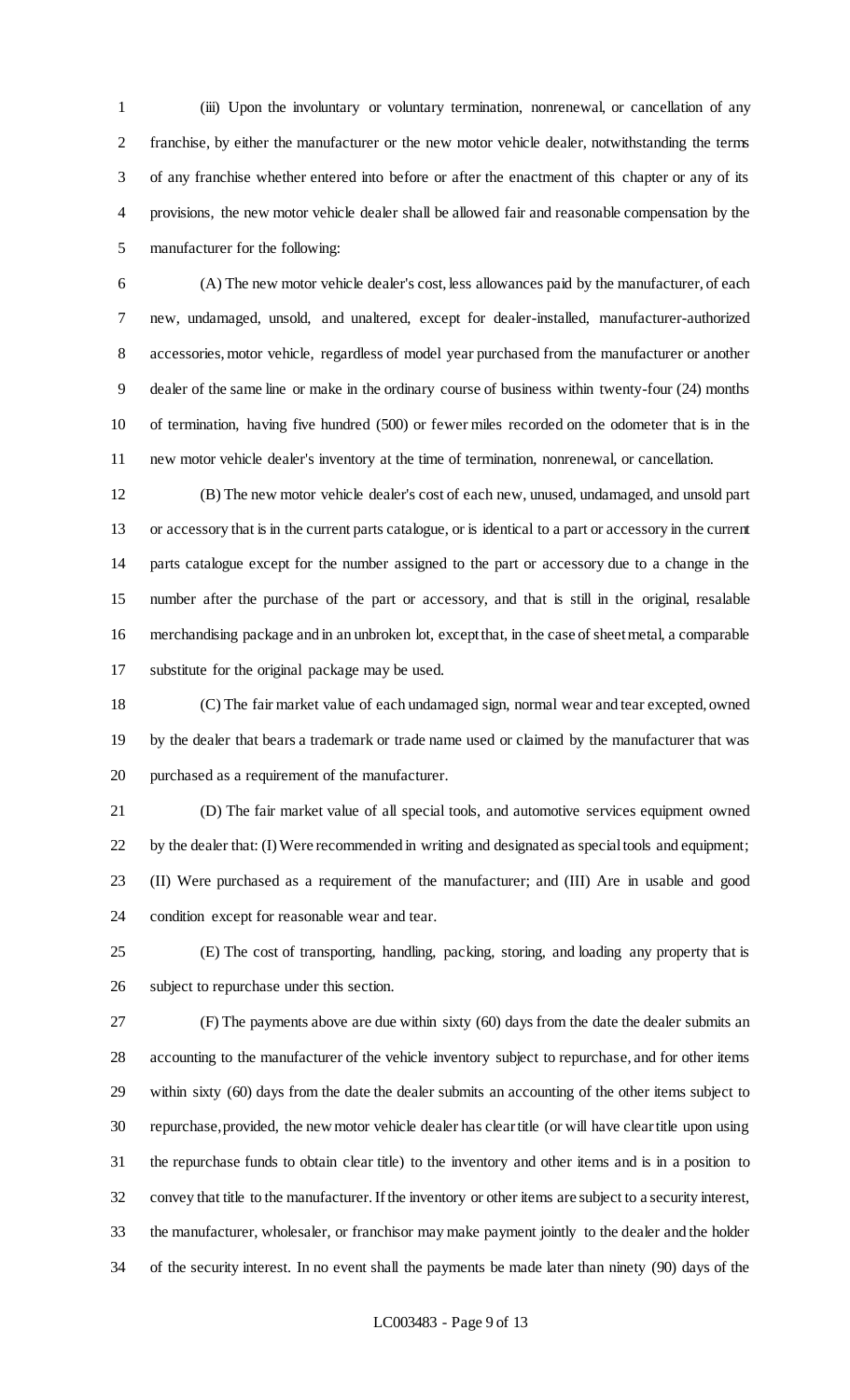effective date of the termination, cancellation, or nonrenewal.

 (iv) In the event the termination, cancellation, or nonrenewal is involuntary and not 3 pursuant to subsection  $(3)(i)(C)$  of this section and:

 (A) The new motor vehicle dealer is leasing the dealership facilities from a lessor other than the manufacturer, the manufacturer shall pay the new motor vehicle dealer a sum equivalent to the rent for the unexpired term of the lease or (2) two year's rent, whichever is less; or

- (B) If the new motor vehicle dealer owns the facilities, the manufacturer shall pay the new motor vehicle dealer a sum equivalent to the reasonable rental value of the facilities for two (2) years; if:
- (I) The new motor vehicle dealer is unable to reasonably utilize the facilities for another purpose;

 (II) The new motor vehicle dealer, or the manufacturer acting as its agent, is unable to make arrangements for the cancellation or assumption of its lease obligations by another party in the case of leased facilities, or is unable to sell dealer-owned facilities; and

 (III) Only to the extent those facilities were required as a condition of the franchise and used to conduct sales and service operations related to the franchise product.

 (v) In addition to any injunctive relief and any other damages allowable by this chapter, if the manufacturer is discontinuing the product line or fails to prove that there was good cause for the termination, cancellation, or nonrenewal, or if the manufacturer fails to prove that the manufacturer acted in good faith, then the manufacturer shall pay the new motor vehicle dealer fair and reasonable compensation for the value of the dealership as an ongoing business.

 In addition to the other compensation described in paragraphs (iii) and (iv) above and in this section, the manufacturer shall also reimburse the dealer for any costs incurred for facility upgrades or alterations required by the manufacturer within two (2) years of the effective date of the termination.

 (vi) If a manufacturer is discontinuing the product line and thus, as a result a franchise for the sale of motor vehicles is subject to termination, cancellation, or nonrenewal, the manufacturer shall:

 (A) Authorize the dealer, at the dealer's option, that remains a franchised dealer of the manufacturer regardless of the discontinuation of a product line, to continue servicing and supplying parts (without prejudice to the right of the manufacturer to also authorize other franchised dealers to provide service and parts for a discontinued product line), including services and parts pursuant to a warranty issued by the manufacturer for any goods or services marketed by the dealer pursuant to the motor vehicle franchise for a period of not less than five (5) years from the effective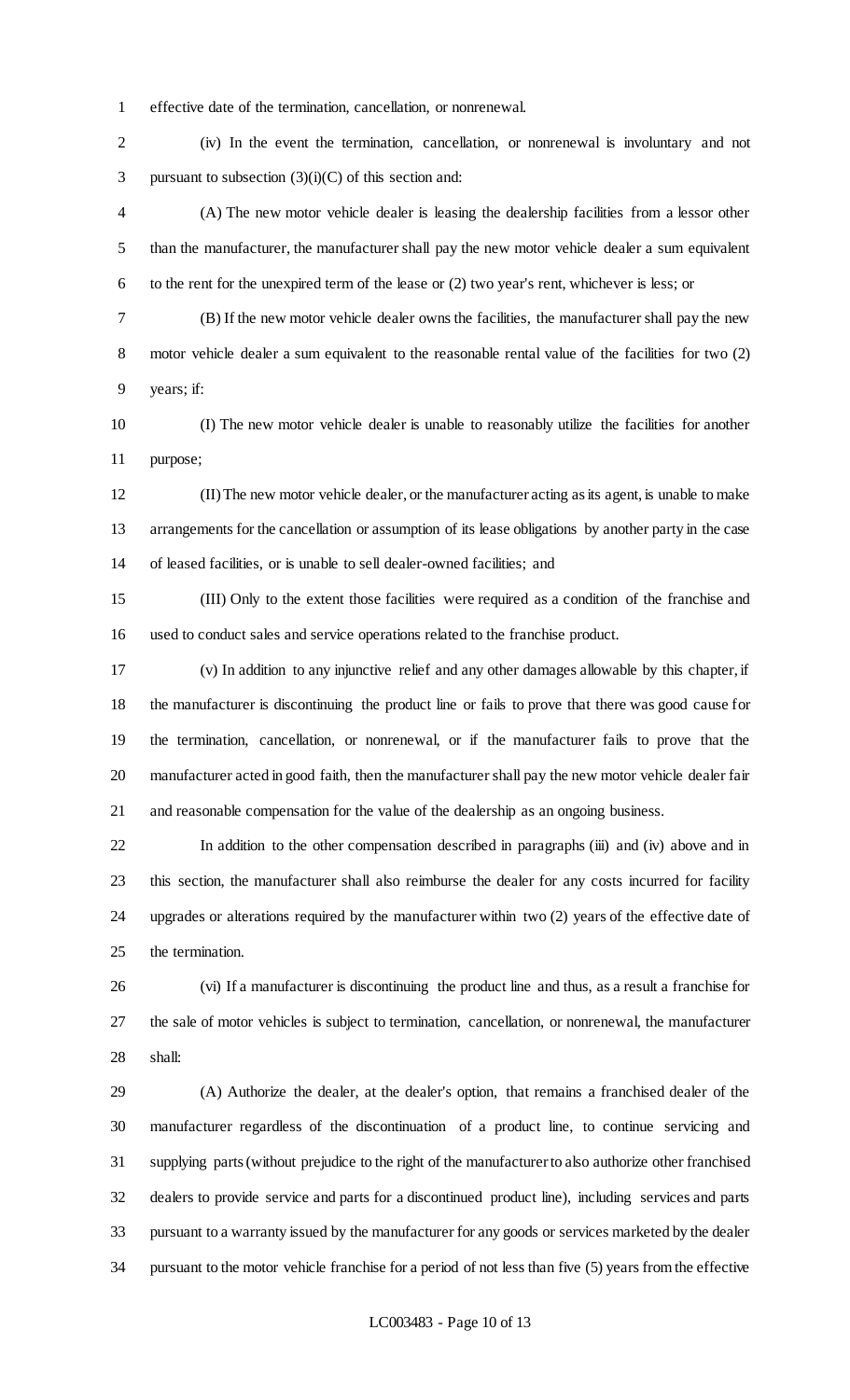date of the termination, cancellation, or nonrenewal;

 (B) Continue to reimburse the dealer that remains a franchised dealer of the manufacturer regardless of the discontinuation of a product line or another franchised dealer of the manufacturer in the area for warranty parts and service in an amount, and on terms not less favorable than, those in effect prior to the termination, cancellation, or nonrenewal;

 (C) The manufacturer shall continue to supply the dealer that remains a franchised dealer of the manufacturer regardless of the discontinuation of a product line or another franchised dealer of the manufacturer in the area with replacement parts for any goods or services marketed by the dealer pursuant to the franchise agreement for a period of not less than five (5) years from the effective date of the termination, cancellation, or nonrenewal, at a price, and on terms not less favorable than, those in effect prior to the termination, cancellation, or nonrenewal;

 (vii) The requirements of this section do not apply to a termination, cancellation, or nonrenewal due to the sale of the assets or stock of the motor vehicle dealer.

 (D) To be entitled to facilities assistance from the manufacturer as described above, the dealer shall have the obligation to mitigate damages by listing the dealership facilities for lease or sublease with a licensed real estate agent within thirty (30) days after the effective date of the termination of the franchise and thereafter be reasonably cooperating with such real estate agent in the performance of the agent's duties and responsibilities. If the dealer is able to lease or sublease the dealership facilities on terms that are consistent with local zoning requirements to preserve the right to sell motor vehicles from the dealership facilities and the terms of the dealer's lease, the dealer shall be obligated to pay the manufacturer the net revenue received from such mitigation, but only following receipt of facilities assistance payments pursuant to this chapter, and only up to the total amount of facilities assistance payments that the dealer has received.

(e) It shall be deemed a violation of this chapter for a motor vehicle dealer:

 (1) To require a purchaser of a new motor vehicle, as a condition of the sale and delivery thereof, to also purchase special features, equipment, parts, or accessories not desired or requested by the purchaser. This prohibition shall not apply as to special features, equipment, parts, or accessories that are already installed on the car before sale by the dealer.

 (2) To represent and sell as a new motor vehicle any motor vehicle that is a used motor vehicle.

 (3) To resort to or use any false or misleading advertisement in connection with his or her business as a motor vehicle dealer.

(4) To engage in any deception or fraudulent practice in the repair of motor vehicles.

(5) To lease a new or used motor vehicle to a member of the public and require, charge or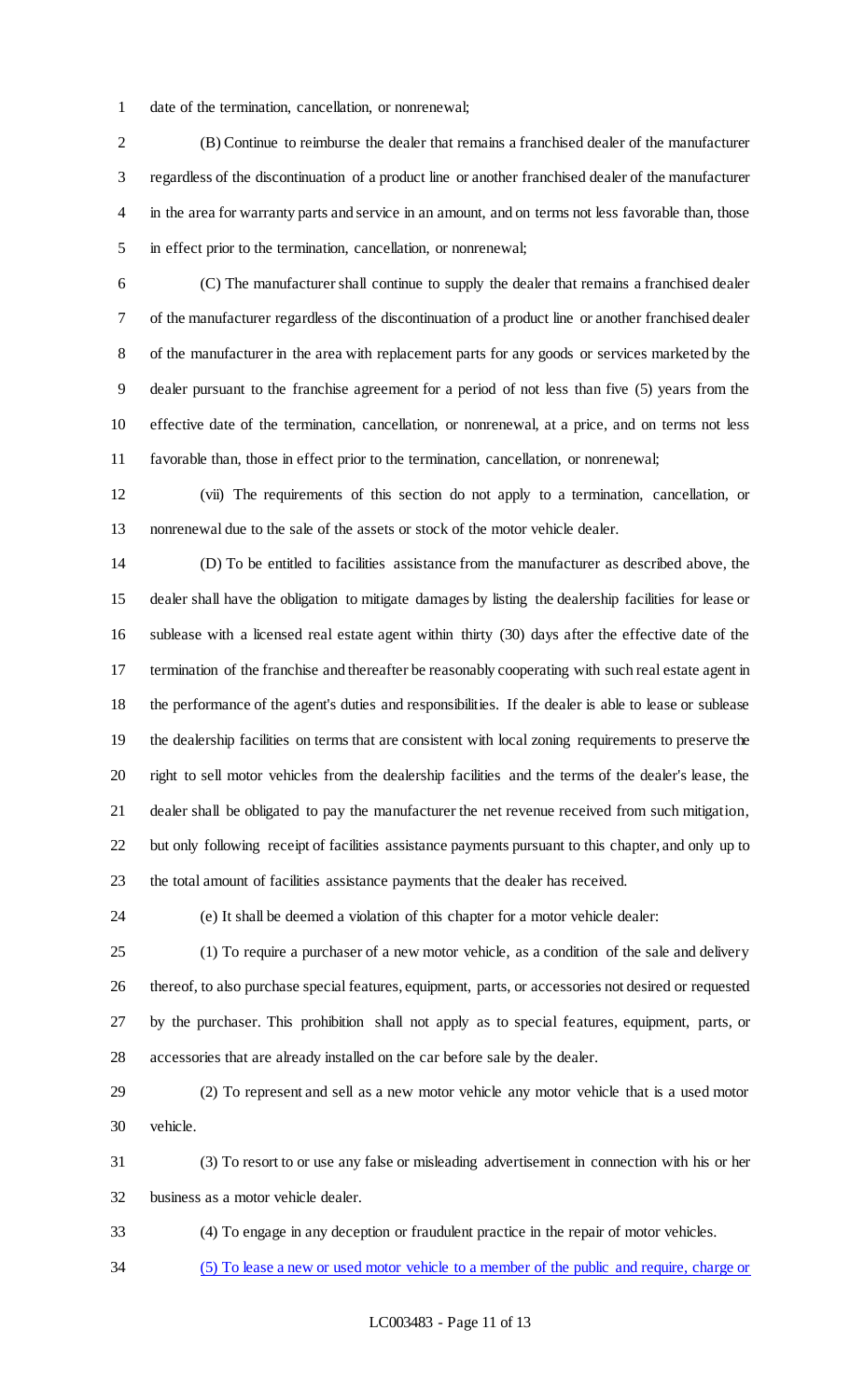- 1 collect, relative to any vehicle excise tax, any amount in excess of the exact amount assessed to or
- 2 paid by the lessor for excise tax to any city or town.
- 3 SECTION 2. This act shall take effect upon passage.

======== LC003483  $=$